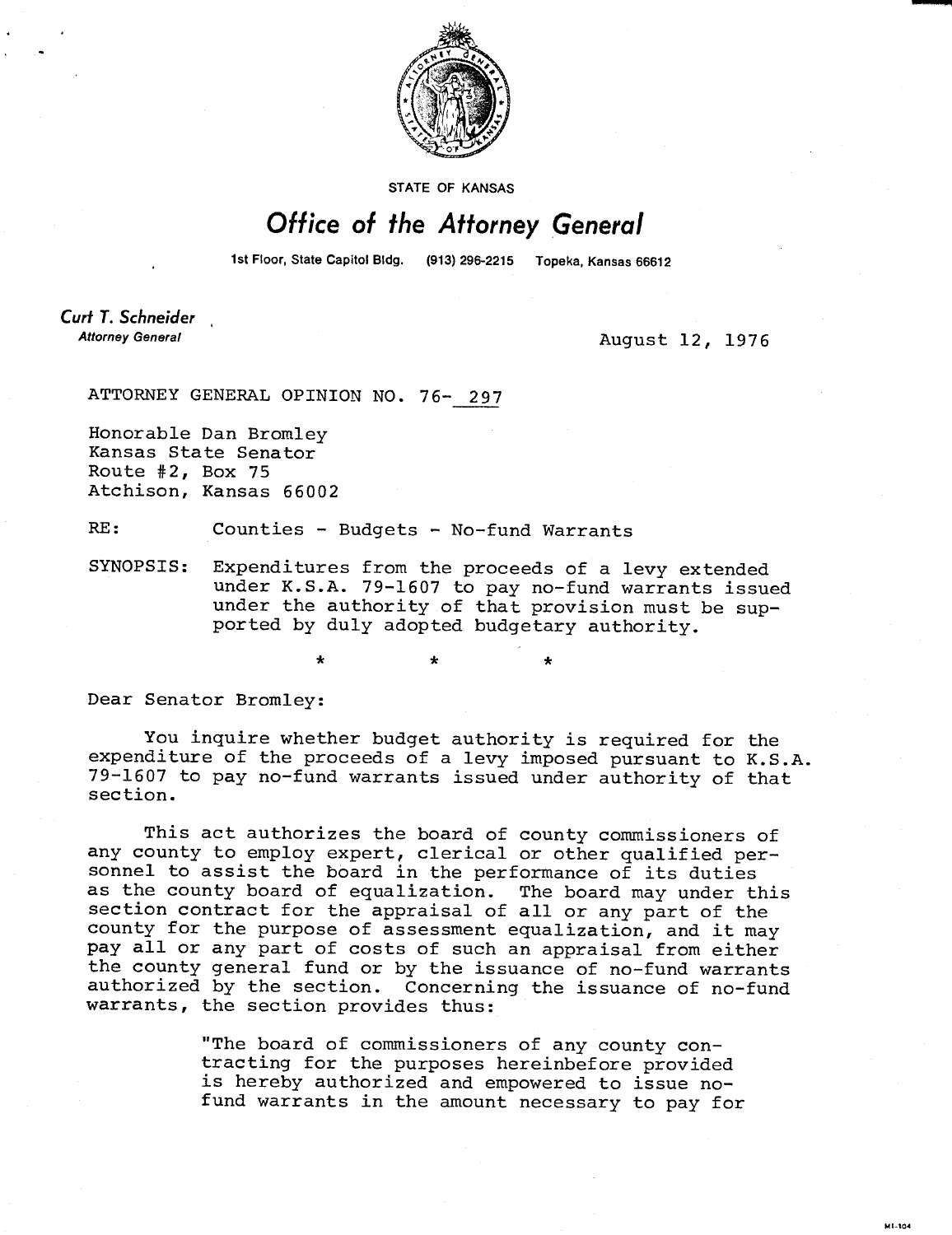Honorable Dan Bromley August 12, 1976 Page Two

the same.

Such no-fund warrants shall be issued in the manner and form, bear interest and be redeemed as prescribed by section 79-2940 . . . and acts amendatory thereof, except that they may be issued without the approval of the state board of tax appeals, and without the notation required by section 79-2940. . . . Whenever no-fund warrants are issued under the authority of this act, the board shall make a tax levy at the first tax levying period after such warrants are issued, sufficient to pay such warrants and<br>the interest thereon: Provided. That in the interest thereon: Provided. That in lieu of making only one tax levy, such board, if it deems it advisable, may make a tax levy each year for not to exceed five (5) years in approximately equal installments for the purpose of paying said warrants and the interest thereon. All such tax levies shall be in addition to all other levies authorized or limited by law, and none of the tax limitations provided by article 19 of chapter 79 of the General Statutes of 1949, and acts amendatory thereof, shall apply to such levies."

You advise that on December 1, 1975, the board of county commissioners of Atchison County adopted a resolution providing for the issuance of no-fund warrants, pursuant to K.S.A. 79-1607, the proceeds thereof to be used to pay the costs of a reappraisal which was to be performed under a contract entered into March 5, 1975. You inquire whether budget authority must be provided to authorize payment of the warrants from the proceeds of a tax levied for that purpose.

In order to clarify the question, the necessity of budget authority may be questioned for two separate expenditures, one being the expenditure of proceeds of no-fund warrants which are issued to meet the costs of the appraisal itself, and the second being the expenditure of proceeds of the levy which is extended to pay the warrants themselves.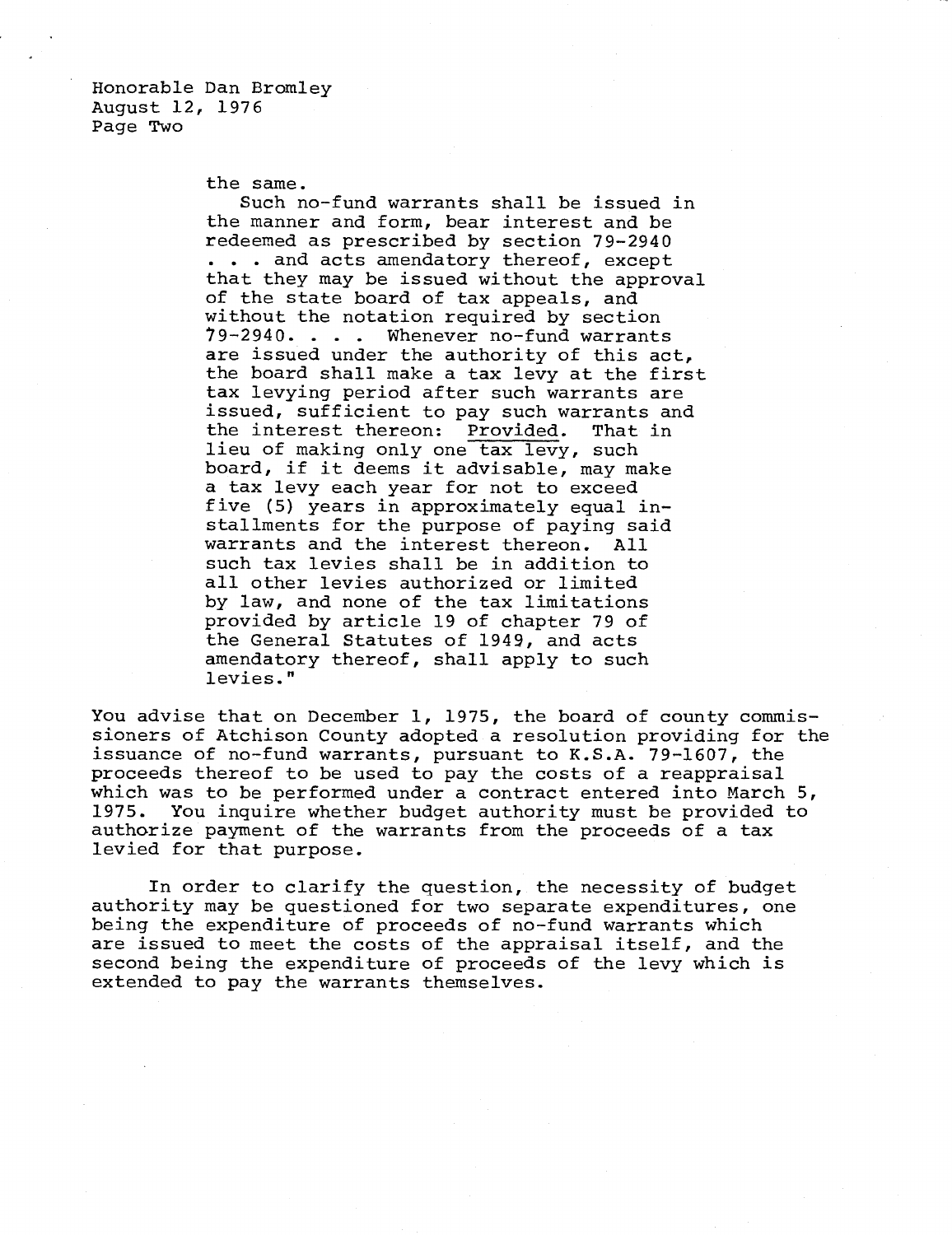Honorable Dan Bromley August 12, 1976 Page Three

Generally, when application is made to the Board of Tax Appeals for the issuance of no-fund warrants, board approval constitutes budget authority for the expenditure for the purpose for which no-fund warrants are sought, and in an amount not to exceed the authority granted by the Board. Under K.S.A. 79-1607, funds for the cost of an appraisal may be paid from a clearly budgeted source, the county general fund, or from the proceeds of no-fund warrants. The question obviously may be raised The question obviously may be raised whether, when an expenditure for an appraisal is not made from the county general fund, the county may provide its own budget authority merely by adopting a resolution for the issuance of no-fund warrants. Through the use of K.S.A. 79-1608, the que no-fund warrants. Through the use of K.S.A. 79-1608, the ques-<br>tion may often be mooted. Thereunder, at the end of any budget Thereunder, at the end of any budget year, the county may transfer any or all of the monies in its general fund to a special assessment equalization fund, and monies in this fund may be spent for appraisals and "shall not be subject to the provisions of sections 79-2925 to 79-2935," the Kansas budget law. Thus, at the end of the 1975 budget year, the proceeds of the no-fund warrants could have been transferred to the special assessment equalization fund, and expended therefrom without regard to the budget law, or the lack of adopted budgetary authority therefor. If the proceeds of the no-fund warrants were placed in the general fund, however, expenditures from that fund could not exceed the amount budgeted for general fund expenditures, in my judgment, absent an express provision excepting assessment equalization expenditures. There is no such provision in K.S.A. 79-1607. The legislature has provided express exceptions to the budget law in the instance of certain no-fund warrant expenditures. For example, regarding warrants issued under K.S.A. 79-2951, K.S.A. 79-2952 expressly provides that "[n]one of the provisions of the budget law shall apply to any expenditures made, the payment of which has been provided for by the issuance of warrants under this act." A similar provision was made under K.S.A. 79-2547, for warrants issued under K.S.A. 79-2946, now repealed. There is no such provision in K.S.A. 79-1608, and presumptively, the expenditures of proceeds of no-fund warrants issued under K.S.A. 79-1607 which are deposited in the general fund to meet the costs of an appraisal contract must be supported by budgetary authority therefor.

When a levy is extended for the payment of warrants issued under K.S.A. 79-1906, the expenditure of the proceeds of that levy must be supported by budget authority, in my judgment, absent an express provision excepting those expenditures from the budget law. The levy is itself exempted from the tax